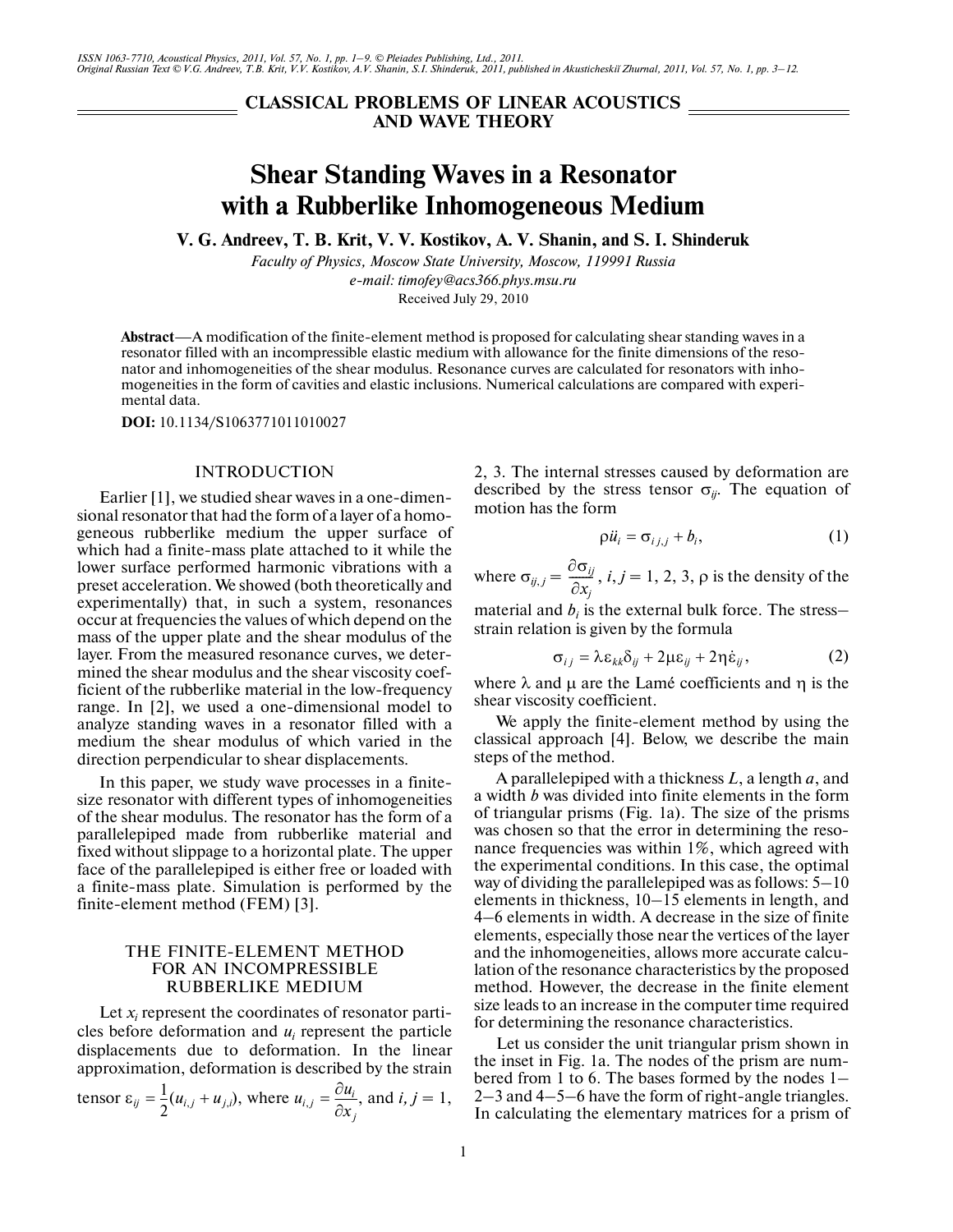



Fig. 1. (a) Scheme of the finite-element method. (b) Dependence of the first resonance frequency on the ratio of the resonator length to the resonator thickness. The horizontal solid line indicates the ratio  $f_1/f_{10} = 0.96$ , where  $f_{10}$  is the resonance frequency calculated using the one-dimensional model. The dots show the experimental data: the full circle corresponds to a resonator with  $a/L = 4.7$ , and the full square to a resonator in the form of a cube  $(a/L=1)$ .

arbitrary size, we use mapping of the actual prism onto the unit one. For the coordinates of the unit prism  $(\xi, \psi, \zeta)$ , we use the term "natural" (or "local") coordinates of the element, as distinct from the global coordinates  $(x, y, z)$ .

Let the values of a certain function  $\Phi(\xi, \psi, \zeta)$  be preset at the nodes of the prism. Then, the values of Φ at the points inside the prism can be calculated by interpolation:

$$
\Phi(\xi, \psi, \zeta) = \sum_{i=1}^{6} \Phi_i N_i(\xi, \psi, \zeta), \qquad (3)
$$

where  $\Phi_i$  is the value of  $\Phi$  at the *i*th node and  $N_i(\xi, \psi, \zeta)$  are the interpolation functions [3].

To map an arbitrary prism onto the unit one, we use Eq. (3) with the function [Φ] being sequentially set identical to *x*, *y*, and *z*. For simplicity, we assume that the nodes 1–2–3 lie in the *yz* plane. Then, the coordi nate transformation formulas are simplified:

$$
\begin{cases}\n x = x_1 \frac{1 - \xi}{2} + x_4 \frac{1 + \xi}{2}, \\
 y = y_1 \psi + y_2 \zeta + y_3 (1 - \psi - \zeta), \\
 z = z_1 \psi + z_2 \zeta + z_3 (1 - \psi - \zeta).\n\end{cases} (4)
$$

The determinant of the Jacobian matrix of trans formation (4) is

$$
\det J = \frac{1}{2} x_{41} (y_{13} z_{23} - y_{23} z_{13}), \tag{5}
$$

where  $x_{ij} = x_i - x_j$ ,  $y_{ij} = y_i - y_j$ , and  $z_{ij} = z_i - z_j$ . Note that the value of expression (5) is identical to the prism volume *V*.

If a rigid plate with a finite mass is attached to the upper boundary of the parallelepiped, one more row of triangular prisms is added to the layer thickness (the upper row in Fig. 1a). The prisms of this row are char acterized by the Lamé coefficients and the shear vis cosity coefficient of the upper plate material. The den sity of the prisms is calculated as the ratio of the mass of the upper plate to the volume of the added row. In fact, this corresponds to a resonator in the form of a two-layer structure fixed to a horizontal plate. Thus, the proposed method also allows one to study shear standing waves in a resonator that has the form of a structure consisting of parallel layers with plane inter faces [2].

We divide the parallelepiped boundary  $\Gamma$  into two nonintersecting parts:  $\Gamma_u$  and  $\Gamma_t$ . The part  $\Gamma_u$  corresponds to the lower boundary fixed to the plate, and the part  $\Gamma_t$  to the rest of the boundary. For the part  $\Gamma_u$ , the displacements of its points  $\hat{u}_i$  are preset, whereas,

ACOUSTICAL PHYSICS Vol. 57 No. 1 2011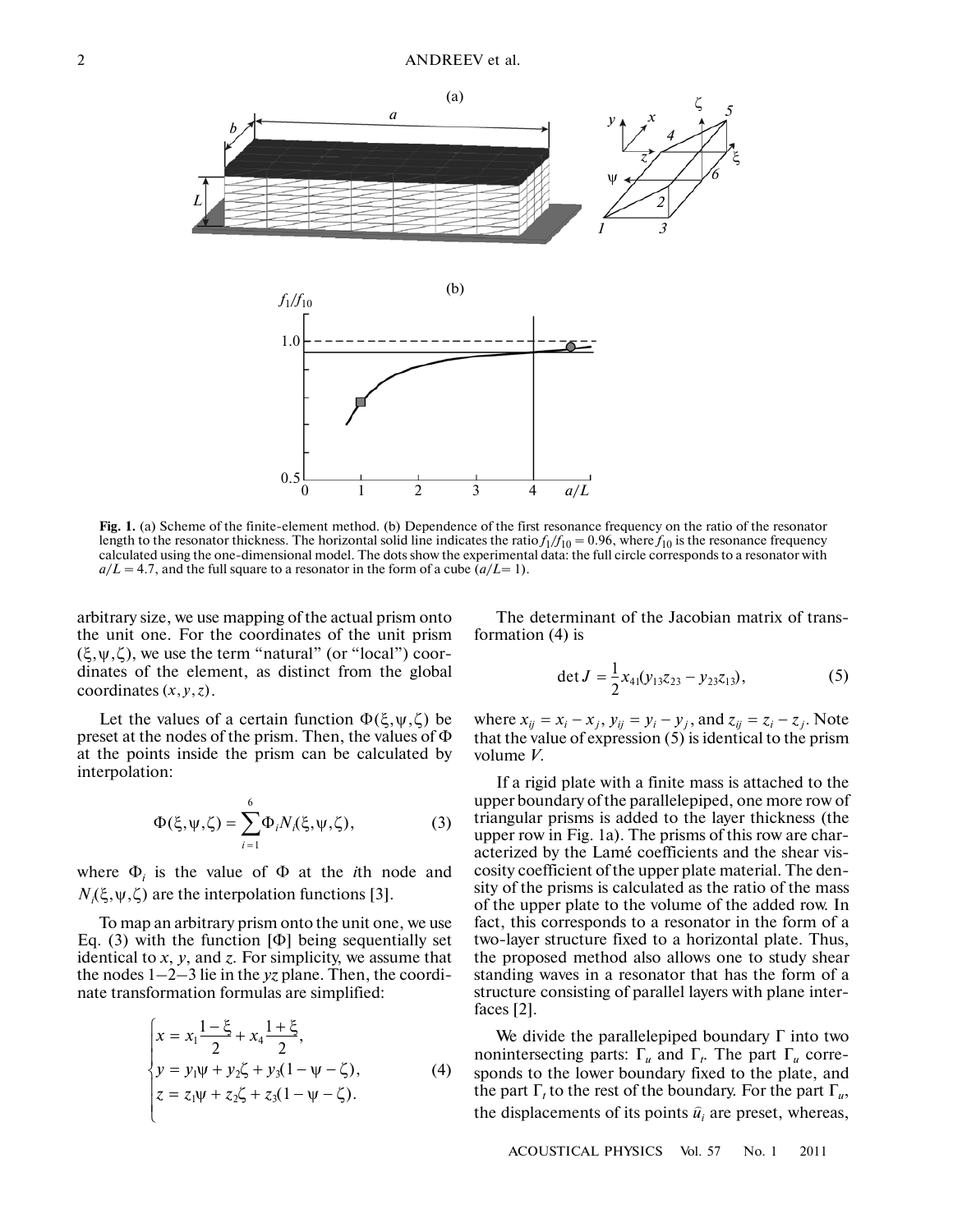for the part  $\Gamma_t$ , we have a preset external surface stress  $\hat{t}_i$ . Then, the boundary conditions have the form -

$$
u_i|_{\Gamma_u} = \hat{u}_i = A \sin 2\pi f t, \qquad (6)
$$

$$
\sigma_{ij} n_j\big|_{\Gamma_i} = \hat{t}_i = 0, \tag{7}
$$

where  $f$  is the frequency of vibrations. Condition  $(6)$ corresponds to the displacement of the lower bound ary according to the harmonic law with the frequency *f* and a preset amplitude *A*. Condition (7) means that all the other boundaries of the parallelepiped are free; i.e., the external stresses at these boundaries are zero. Condition (7) is also valid for a resonator with a loaded upper boundary of the layer, because, in this case, the upper boundary of the plate attached to the layer is still free.

We multiply Eq. (1) by an arbitrary function  $\delta u_i$ that is zero within the boundary region  $\Gamma_u$ ; then, we perform integration over the entire volume  $Ω$ : by Eq. (1) by an arbitra<br>ithin the boundary registration over the entire volume<br> $\int \delta u_i(\rho \ddot{u}_i - \sigma_{i,j,j} - b_i) d\Omega =$ 

$$
\int_{\Omega} \delta u_i (\rho \ddot{u}_i - \sigma_{i,j,j} - b_i) d\Omega = 0.
$$

As a result of integration by parts, we arrive at the expression

$$
\int_{\Omega} \delta u_i \sigma_{i,j,j} d\Omega = \int_{\Omega} (\delta u_i \sigma_{i,j}) d\Omega - \int_{\Omega} \delta u_{i,j} \sigma_{i,j} d\Omega,
$$

where the first term on the right-hand side is zero. Indeed, according to the Ostrogradski–Gauss theo rem, this term is transformed to the integral over the closed surface  $\Gamma$  bounding the volume  $\Omega$ . Taking into account Eq. (7) and the fact that  $\delta u_i = 0$  at the boundary part  $\Gamma_u$ , we obtain that this integral is zero. Finally, we obtain the expression of the virtual work principle, d surface  $\Gamma$  bounding the volume  $\Omega$ . Then  $\text{Eq. (7)}$  and the fact that  $\delta u_i = 0$  at that  $\Gamma_u$ , we obtain that this integral is zeptain the expression of the virtual work  $\int \delta u_i \rho \ddot{u}_i d\Omega + \int (\delta \varepsilon_{ij} \sigma_{ij}) d\Omega - \int \delta u_i$ 

$$
\int_{\Omega} \delta u_i \rho \ddot{u}_i d\Omega + \int_{\Omega} (\delta \varepsilon_{ij} \sigma_{ij}) d\Omega - \int_{\Omega} \delta u_i b_i d\Omega = 0, \qquad (8)
$$

where  $\delta \varepsilon_{ij} = \frac{1}{2} (\delta u_{i,j} + \delta u_{j,i}).$ 

To apply the FEM to solving Eq. (8), we divide the entire volume  $\Omega$  into prisms with volumes  $\Omega^e$  and separate the integrals involved in Eq. (8) into sums of integrals over the elements. Specifically, for each of the prisms, we represent Eq. (2) in the form to prisms with<br>to prisms with<br>involved in<br>ements. Spe<br>ot Eq. (2) in<br> $σ = Eε + Gε$ 

$$
\sigma = E\varepsilon + G\dot{\varepsilon}, \qquad (9)
$$

where *E* and *G* are the elastic modulus matrix and the viscosity coefficient matrix, respectively.

Here, the symmetric tensors  $\sigma$  and ε are represented in the form of six-dimensional vectors. The first three components correspond to the pairs of indices *xx*, *yy*, and *zz*, and the last three components to the pairs of indices *xy*, *xz*, and *yz*. This vector representa tion is convenient and, therefore, widely used for com putations in the theory of elasticity.

The change from the strain vector of the prism to its particle displacement vector is performed according to

the formula  $\varepsilon = Su$ , where  $u = [u_x, u_y, u_z]'$  is the dis-<br>placement vector and *S* is the symmetric gradient operator:  $\varepsilon = S u$ , where  $u = [u_x, u_y, u_z]^T$ 

$$
S = \begin{pmatrix} \frac{\partial}{\partial x} & 0 & 0 & \frac{\partial}{\partial y} & \frac{\partial}{\partial z} & 0 \\ 0 & \frac{\partial}{\partial y} & 0 & \frac{\partial}{\partial x} & 0 & \frac{\partial}{\partial z} \\ 0 & 0 & \frac{\partial}{\partial z} & 0 & \frac{\partial}{\partial x} & \frac{\partial}{\partial y} \end{pmatrix}.
$$

At every point, the displacement vector components are related to the components of the node displace ment vector according to Eq. (3). Finally, we obtain  $\varepsilon = SNU = BU$ , where U is the node displacement vector and *N* is the interpolation function matrix. At every point, the displacement vector comp<br>are related to the components of the node dis<br>ment vector according to Eq. (3). Finally, we<br> $\varepsilon = SNU \equiv BU$ , where U is the node displacetor and N is the interpolation function in<br>

The mass matrix of a single prism is determined as

$$
M^{e} = \rho \int_{\Omega^{e}} N^{T}(x, y, z) N(x, y, z) dx dy dz
$$
  
=  $\rho V \int_{\varpi}^{0} N^{T}(\xi, \psi, \zeta) N(\xi, \psi, \zeta) d\xi d\psi d\zeta.$   
The integral over  $\varpi = \{(\xi, \psi, \zeta) : -1 \le \xi \le 1; 0 \le \psi \le 1; \xi \le 1\}$ 

 $0 \le \zeta \le 1 - \psi$  is determined by the form of the interpolation functions alone and does not vary from one element to another.

When applied to the problems of strain calculation in incompressible media, the standard FEM exhibits a considerable disadvantage, which is called the volu metric locking [3, 4]. In the standard FEM, the incompressibility condition is expressed as the condi tion of volume conservation for each of the prisms. This leads to an excessive number of constraints in comparison with the number of the degrees of freedom of the system obtained by discretization of the contin uous displacement field. The stiffness of the grid becomes higher than that of the actual material, and the strain calculated by the FEM proves to be smaller than the actual one. The influence of the ratio of the number of degrees of freedom to the number of nodes on the deformation of an incompressible medium was analyzed in [5]. It was shown that, when this ratio is unity or smaller, volume blocking takes place. For example, in the case of a plane region divided into tri angles, the number of triangles is almost twice as great as the number of nodes (accurate to the number of nodes at the boundary of the region). At the same time, the number of degrees of freedom is precisely twice as great as the number of nodes (the node dis placements occur in two coordinates). If the areas of the triangles are fixed, the number of the remaining degrees of freedom is on the order of the number of nodes at the boundary, which is insufficient for describing the strain of the body. In practice, this leads to the appearance of "easy" and "hard" directions of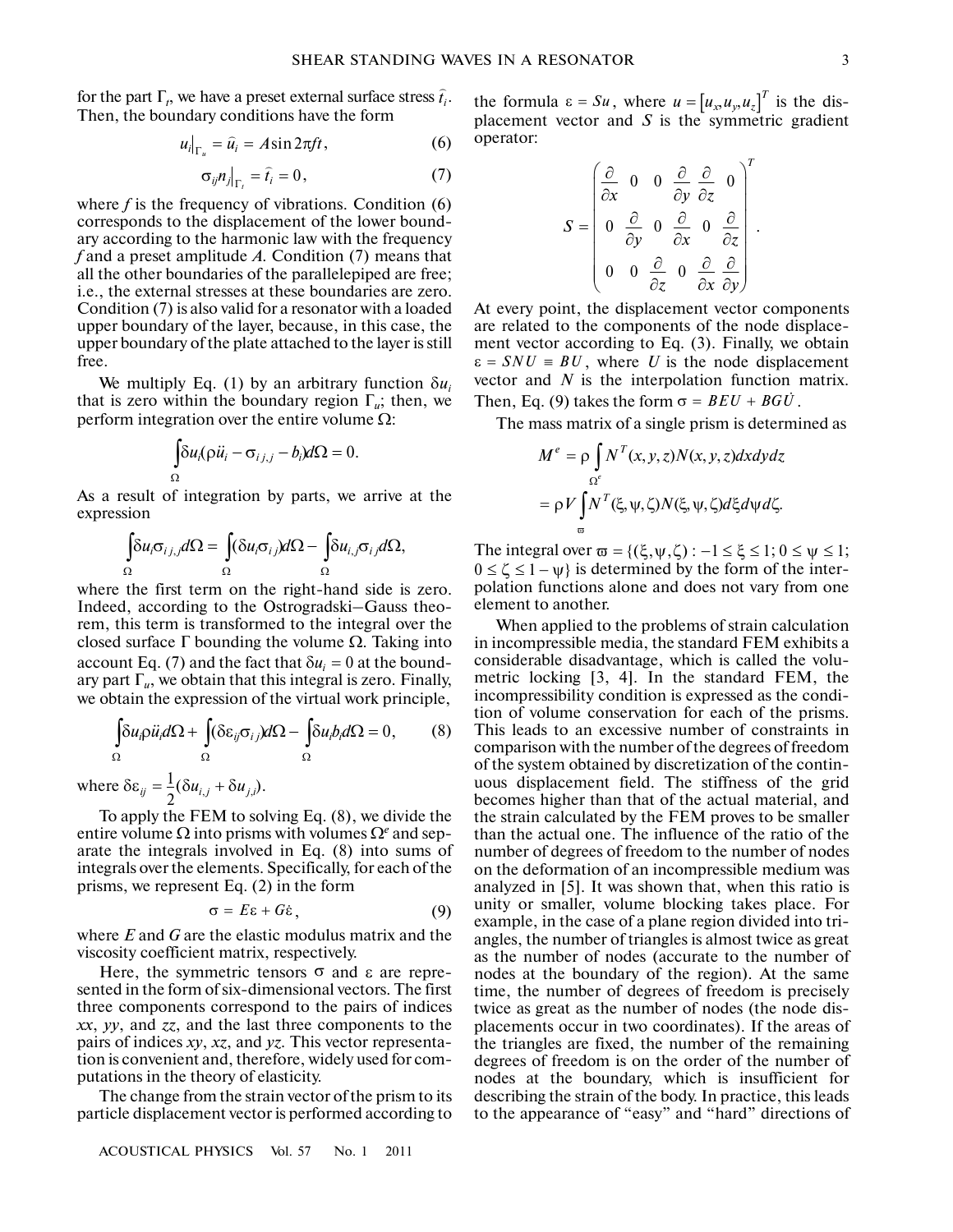shear strain, with the situation not changing as the grid grows finer (i.e., no convergence takes place). There fore, in our study, we use a modified FEM, namely, a method in which the volume variations are averaged over the nodes [6]. In this method, we determine not the volume of each individual finite element, but the average volume pertaining to each of the nodes. Thus, the number of the degrees of freedom used in the cal culations is identical to the number of nodes, which allows us to adequately describe the strain of a rubber like body.

To take into account the incompressibility, we used the following algorithm of calculating the rigidity of the system. The shear and bulk rigidities are calculated separately.

Assuming that  $\lambda = 0$ , we determine the shear rigidity matrix. It is expressed through the integral

$$
K_t^e = \int_{\Omega^e} B^T(x, y, z) E(x, y, z) B(x, y, z) dx dy dz,
$$

which is calculated in the same way as described above.

The bulk rigidity matrix is determined at each of the vertices as the average matrix over the group of ele ments with a given vertex. For this purpose, we find the average bulk strain of the group of elements adjacent to the given vertex:

$$
\langle \varepsilon_{\nu} \rangle = \frac{1}{V} \int_{\Omega} \varepsilon_{\nu} d\Omega = \frac{1}{V} \sum_{e} \int_{\Omega^{e}} \varepsilon_{\nu} d\Omega = \sum_{e} \frac{V_{e}}{V} \langle \varepsilon_{\nu}^{e} \rangle = \sum_{e} w^{e} \langle \varepsilon_{\nu}^{e} \rangle,
$$

where  $V = \sum_{e} V_e$  is the total volume of the group,  $w^e = V_e/V$  is the specific volume of an element, and  $\left\langle \varepsilon_{v}^e \right\rangle$  is the bulk strain averaged over an element:

$$
\langle \varepsilon_v^e \rangle = \langle \varepsilon_1^e + \varepsilon_2^e + \varepsilon_3^e \rangle = \langle N(B_1 + B_2 + B_3)U \rangle
$$
  
=  $\langle N \rangle (B_1 + B_2 + B_3)U \equiv \overline{B}_v U.$ 

For a triangular prism, the value of the operator is

$$
\overline{B}_v = \frac{1}{6}(B_1 + B_2 + B_3).
$$

Now, to calculate the bulk rigidity matrix, we express the bulk strain energy through the node dis placements:

$$
H_{v} = \frac{\kappa}{2} V \langle \varepsilon_{v} \rangle^{2} = \frac{\kappa}{2} V w^{eT} \langle \varepsilon_{v}^{e} \rangle^{2} w^{e} = \frac{\kappa}{2} V U^{T} w^{eT} B_{v}^{T} B_{v} w^{e} U,
$$

where  $\kappa$  is the bulk modulus. This yields  $K_v^e$  =  $w^{eT}B_{\scriptscriptstyle\rm V}^TB_{\scriptscriptstyle\rm V}w^e.$ 

The bulk rigidity matrix constructed in this way provides a zero value of the average strain in the node vicinity. In this case, the volumetric locking is absent. The total rigidity matrix is calculated as the sum of shear and bulk rigidity matrices.

The damping matrix and the external force matrix are calculated by the formulas

$$
C^{e} = \int_{\Omega^{e}} B^{T}GBd\Omega, \quad F^{e} = \int_{\Omega^{e}} N^{T}bd\Omega + \int_{\Gamma^{e}} N^{T}\hat{t}d\Gamma.
$$

After constructing the global matrices with the use of the algorithm described above, we arrive at a system of linear differential equations in matrix form: Figure 1.1 The global m<br>
m described above, we<br>
mial equations in m<br>  $M\ddot{U} + C\dot{U} + KU = F$ h<br>0<br>เม

$$
M\ddot{U} + C\dot{U} + KU = F. \tag{10}
$$

System of equations (10) is solved numerically with the use of the Newmark scheme. We assume that  $u_n$  is the value of *u* at the instant  $t = n\Delta t$ , where  $\Delta t$  is the step in time. The relation between the quantities at a current time step and at the next one is given by the formulas  $\frac{1}{1}$ <br> $\frac{1}{1}$ h<br>F<br>.

ent time step and at the next one is given by the  
\nvalues  
\n
$$
u_{n+1} = u_n + \Delta t \dot{u}_n + \frac{\Delta t^2}{2} \Big[ (1 - \beta_2) \ddot{u}_n + \beta_2 \ddot{u}_{n+1} \Big],
$$
\n
$$
\dot{u}_{n+1} = \dot{u}_n + \Delta t \Big[ (1 - \beta_1) \ddot{u}_n + \beta_1 \ddot{u}_{n+1} \Big],
$$
\n(11)

where  $0 \leq \beta_{b} \beta_{2} \leq 1$  are the parameters determining the type of the difference scheme. Equations (11) give an explicit scheme when these parameters are zero; in the case of nonzero parameters, the scheme is implicit.

# THE RANGE OF APPLICABILITY OF THE ONE-DIMENSIONAL MODEL

Figure 1b shows the calculated dependence of the first resonance frequency  $f_1$  on the ratio of the resonator length to the resonator thickness, *a*/*L*, for a homo geneous resonator with a free upper boundary. The calculations were performed by the FEM. The fre quency  $f_1$  is normalized by the first resonance frequency  $f_{10}$  determined in [1] for the one-dimensional resonator. When the length of the resonator *a* is much greater than its thickness *L*, the first resonance is observed at the frequency  $f_{10}$  and the resonator is adequately described by the one-dimensional model. When  $a \geq 4L$ , the first resonance frequency deviates from  $f_{10}$  by no more than 4%. This ratio can conventionally be considered as the limit of applicability of the one-dimensional model. When the resonator length is smaller than 4*L*, it is necessary to apply the FEM. For a cube with a free upper face  $(a = L)$ , the resonance frequency is  $f_1 = 0.78f_{10}$ , which corresponds to the result of measurement indicated by the square in Fig. 1b. The circle indicates the first resonance fre quency  $(f_1 = 0.98f_{10})$  measured for a resonator with  $a = 4.7L$  under a load in the form of a plate with a mass of 10.34 g. One can see that the result of measurement agrees well with the calculations performed by the FEM and by the formulas derived for the one-dimen sional model. Calculations also showed that the reso nance frequency is independent of the width-to thickness ratio of the resonator  $b/L$  when  $b \geq L$ . For smaller values of *b*, no calculations were carried out. We note that, if, in our calculations, we fix the density of the upper plate, i.e., if we vary its mass in direct pro portion to its length *a*, then, for a loaded resonator, we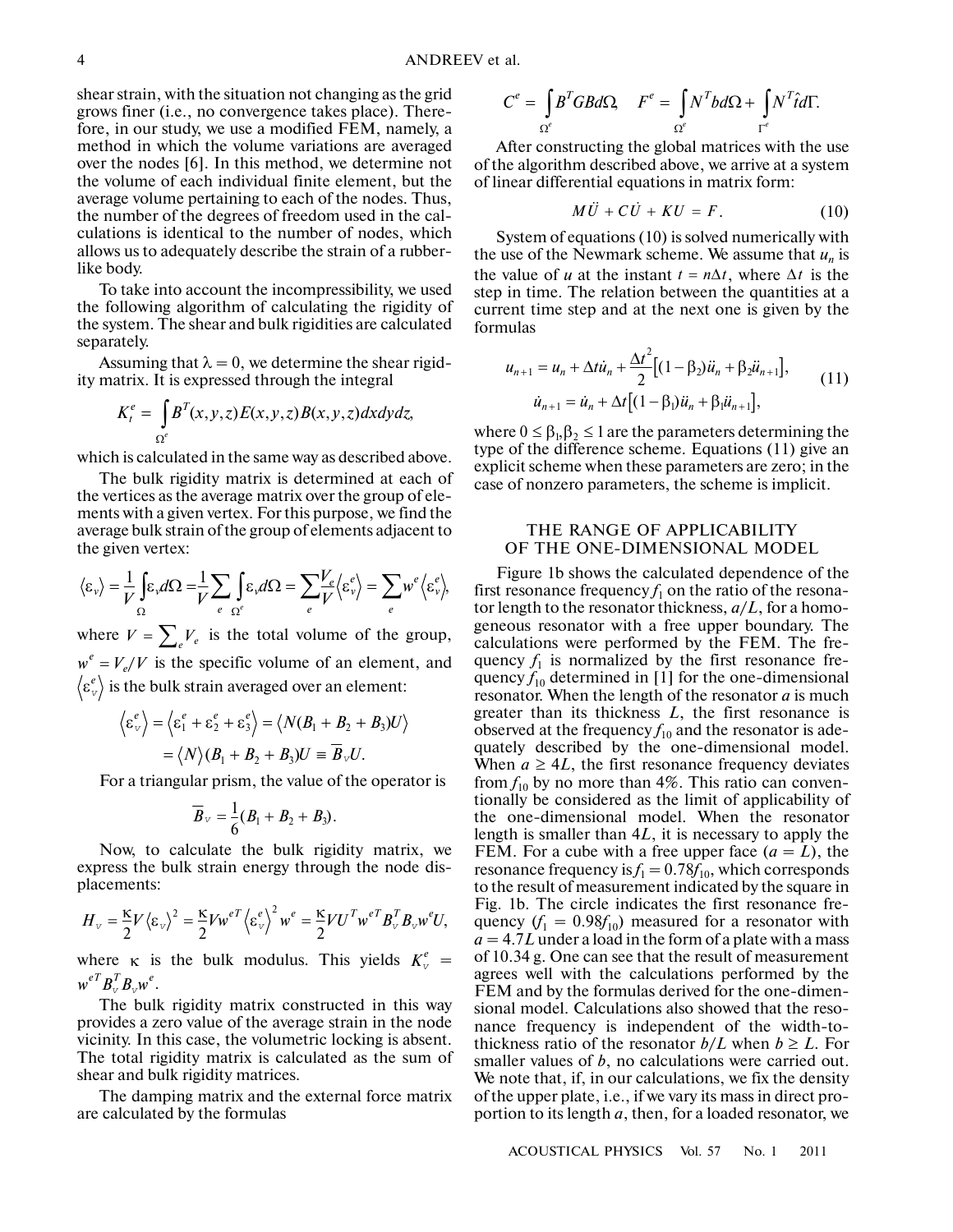obtain the dependence given in Fig. 1b. However, if we fix the mass of the upper plate, the resonance frequency will decrease still faster with decreasing ratio *a*/*L*.

#### DETERMINATION OF THE SIZE AND POSITION OF INHOMOGENEITIES FROM THE RESONANCE FREQUENCY SHIFT

From the practical point of view, it is of interest to consider the behavior of shear standing waves in a res onator with inhomogeneities of the shear modulus. We analyze the resonance characteristics for resonators with inhomogeneities in the form of a single inclusion in the resonator volume and in the form of a set of sev eral similar inclusions positioned at different distances from the resonator boundaries. In hard inhomogene ities, the shear modulus exceeds the shear modulus of the resonator body; for soft inhomogeneities, the situ ation is reversed. We consider the limiting cases of soft inhomogeneities in the form of a liquid inclusion and an empty cavity. In both cases, the shear modulus is zero, but, for the liquid inclusion, the mass of the res onator remains approximately constant, because the density of the chosen liquid is chosen to be approxi mately identical to the density of the resonator mate rial. In the presence of an empty cavity, the mass of the resonator decreases, which determines the difference between the two aforementioned cases. We note that, in all the cases, the size of inhomogeneities is much smaller than the wavelength.

Figure 2 shows the resonance curves calculated by the FEM near the first resonance for a resonator with the dimensions  $L = 15$ ,  $a = 70$ , and  $b = 40$  mm and with a load in the form of a plate with the mass  $M =$ 19.5 g. The inhomogeneity indicated by black color in the inset in Fig. 2 is at the center of the resonator and penetrates through the entire resonator width. The resonator was divided into 672 finite elements (FEs) with a height of 2.5 mm, a length of 5 mm, and a width of 10 mm. The inhomogeneity consisted of 32 ele ments and had the dimensions of a height of 5 mm (the size of two FEs), a length of 10 mm (two FEs), and a width of 40 mm (four FEs), which made up 4.76% of the resonator volume. In our calculations, we used the following parameters of the rubberlike material occu pying the major part of the resonator volume: the den sity  $\rho = 0.98$  g/cm<sup>3</sup>, the Lame coefficients  $\mu = 7.5$  kPa and  $\lambda = 2.25 \times 10^7$  Pa, and the shear viscosity coefficient  $\eta = 3.8$  Pa $\cdot$ s. The dashed line shows the resonance curve for a homogeneous resonator with reduced parameters. The first resonance frequency of the homogeneous resonator was 31.3 Hz, while the acceleration amplitude of the upper plate was 22 times greater than the acceleration amplitude of the lower plate of the resonator. Curve *1* was calculated for a res onator with an inhomogeneity in the form of a liquid filled cavity with  $\mu = 0$ ,  $\eta = 0$ , and  $\rho = 1$  g/cm<sup>3</sup>. In this case, the resonance frequency is smaller than that of



**Fig. 2.** Resonance curves calculated by the FEM for a res onator with an inhomogeneous inclusion (the solid lines) and for a homogeneous resonator (the dashed line): (*1*) a liquid-filled cavity, (*2*) an empty cavity, and (*3*) a solid inclusion with a shear modulus ten times greater than that of the resonator body.

the homogeneous resonator and comes to 30.1 Hz. Such a considerable difference (4%) allows detection of the inhomogeneity by the frequency shift. At the same time, to distinguish a liquid-filled cavity from an empty cavity, a more accurate frequency measurement is required. Resonance curve *2* was calculated for the resonator with an empty cavity ( $\rho = 0$ ,  $\mu = 0$ ,  $\lambda = 0$ , and  $\eta = 0$ ). Here, the resonance frequency is 30.3 Hz, which is only 0.2 Hz greater than the value obtained for the resonator with the liquid inclusion. The method described in [1] allows one to measure the res onance frequency accurate to 0.1 Hz and, hence, to discriminate between liquid-filled and empty cavities. The presence of an inhomogeneity that is harder than the main material of the layer leads to an increase in the resonance frequency. Curve *3* was obtained for the case of an inhomogeneity the shear modulus of which was  $\mu = 75$  kPa. In this case, the resonance frequency is 33.1 Hz.

Figure 3 shows the results of calculating the first resonance frequency of a resonator with the dimen sions specified above and with several inhomogeneities in the form of empty cavities as a function of the rela tive volume of cavities. Each of the cavities penetrating through the resonator had the following dimensions: a height of 5 mm (two FEs), a length of 5 mm (one FE), and a width of 40 mm (four FEs), which made up 2.38% of the resonator volume. The inhomogeneities were positioned in a row at a constant height *h*; the number of cavities *N* in a row varied pairwise from 2 to 6 symmetrically about the axis passing through the res onator center. Hence, their relative volume increased from 4.76 to 14.28%. The numbers near the curves indicate the height of the position of cavity centers *h* in millimeters: at  $h = 2.5$  mm, the cavities touch the lower plate of the resonator, and at  $h = 12.5$  mm, they touch the upper plate. The parameters of the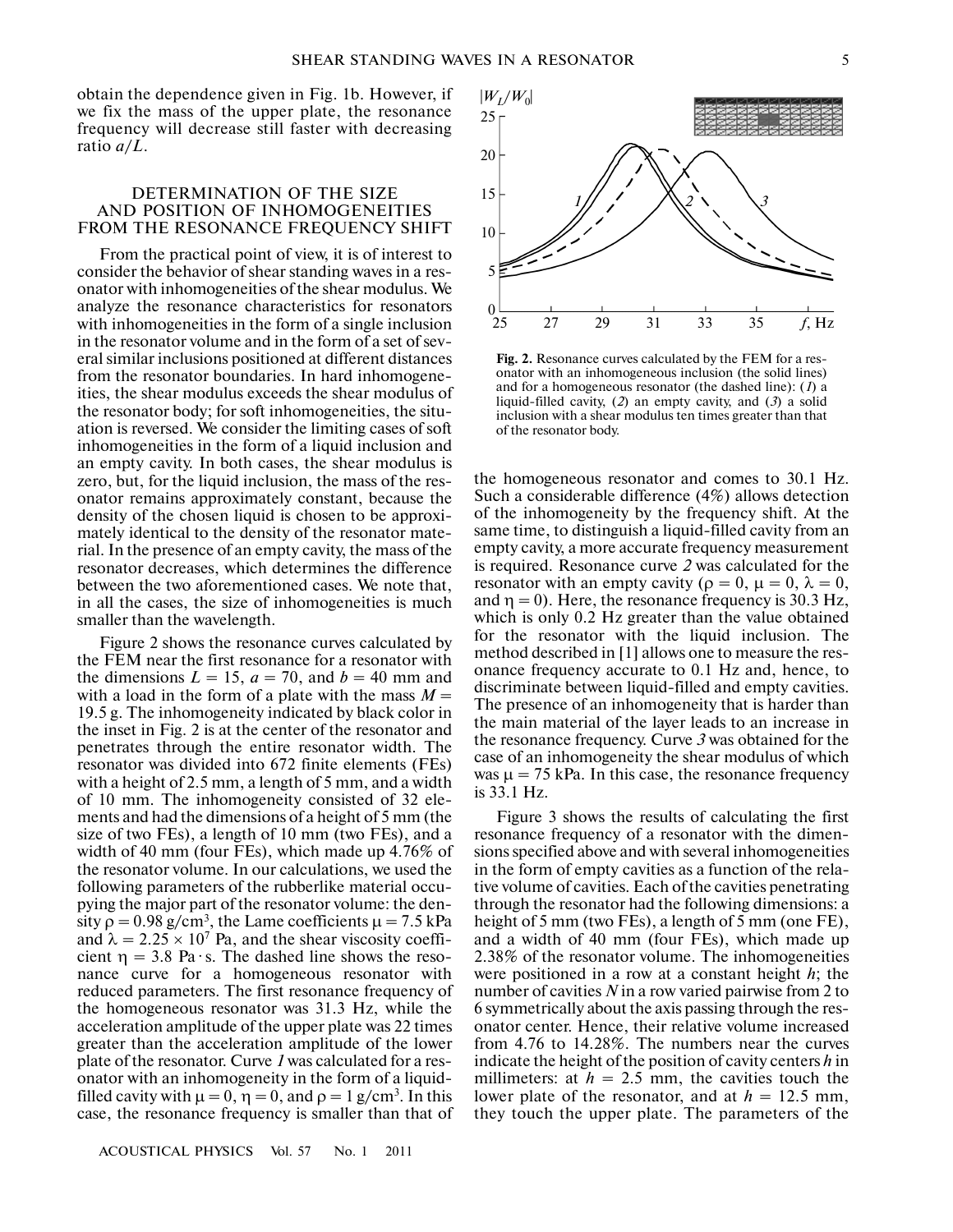

**Fig. 3.** Calculated dependences of the first resonance fre quency on the relative volume of cavities for a resonator with inhomogeneities in the form of a horizontal row of empty cavities. The numbers near the curves indicate the height of the cavity center positions *h* in millimeters. The dashed line shows the first resonance frequency in a homo geneous resonator (31.3 Hz); the circle shows the mea sured frequency for a resonator with six cavities  $(V_c/V_0 =$ 14.28%) positioned at the height  $h = 7.5$  mm.

rubberlike material had the aforementioned values:  $\rho = 0.98$  g/cm<sup>3</sup>,  $\mu = 7.5$  kPa,  $\lambda = 2.25 \times 10^7$  Pa, and  $\eta = 3.8$  Pa $\cdot$ s. The dashed line shows the resonance frequency of a homogeneous resonator (31.3 Hz). The presence of cavities reduces the resonance frequency of vibrations. The maximal decrease in frequency is observed for the resonator with cavities positioned near its lower boundary (the curve corresponding to  $h = 2.5$  mm). An increase in the number of cavities leads to a corresponding decrease in the resonance fre quency. The presence of a small number of cavities  $(N \leq 5)$  immediately below the upper plate initially leads to a slight increase in the resonance frequency; however, from  $N = 6$ , the resonance frequency begins to decrease (the curve corresponding to  $h = 12.5$  mm). A similar effect was qualitatively obtained for the one dimensional model [2] with the resonator represented as a three-layer structure. The layer with cavities was represented in the form of a homogeneous layer with the effective elasticity and density calculated by the formulas  $\mu_{\text{eff}} = \mu_0 \left( 1 - \frac{N}{14} \right)$  and  $\rho_{\text{eff}} = \rho_0 \left( 1 - \frac{N}{14} \right)$ , where  $\mu_0$  and  $\rho_0$  are the elastic modulus and the density of the resonator material, respectively. The decrease in the resonance frequency in the resonator with cavities can be explained by the decrease in the effective elasticity of the resonator. The presence of cavities in the region with maximal shear strain leads to a more pronounced effect. In Fig. 4a, the dashed line shows the strain dis tribution throughout the height of the homogeneous resonator; the distribution was calculated from the standing wave profile at the first resonance frequency. The maximal strain is reached at a height of 4 mm *N*



**Fig. 4.** (a) Distribution of shear strain throughout the res onator height at the first (the dashed line) and second (the solid line) resonance frequencies. The strain averaged over the cavity height is shown by triangles and squares for the first and second resonance frequencies, respectively. (b) Dependence of the first (triangles) and second (squares) resonance frequencies on the height of cavities position in the resonator. The number of cavities is  $N = 6$ .

above the lower boundary. The values of strain aver aged over the cavity height are shown by triangles in Fig. 4a; these values are in qualitative agreement with the dashed curve. Near the upper boundary of the resonator, where the averaged strain is minimal, the resonance frequency weakly depends on the number of cavities. At the same time, in the maxi mal strain region near the lower boundary of the res onator, the dependence of the resonance frequency on the number of cavities is rather strong (see Fig. 3). In Fig. 4b, the triangles show the dependences of the first and second resonance frequencies on the height *h* for a resonator with six cavities. The first resonance frequency monotonically increases with the height of cavity positions and reaches its maximal value at  $h = 12.5$  mm, i.e., when the cavities touch the upper plate. For the second resonance frequency, which is approximately three times as great as the first one, the averaged strain has a minimum at a height of approx imately 5 mm (squares in Fig. 4a). Accordingly,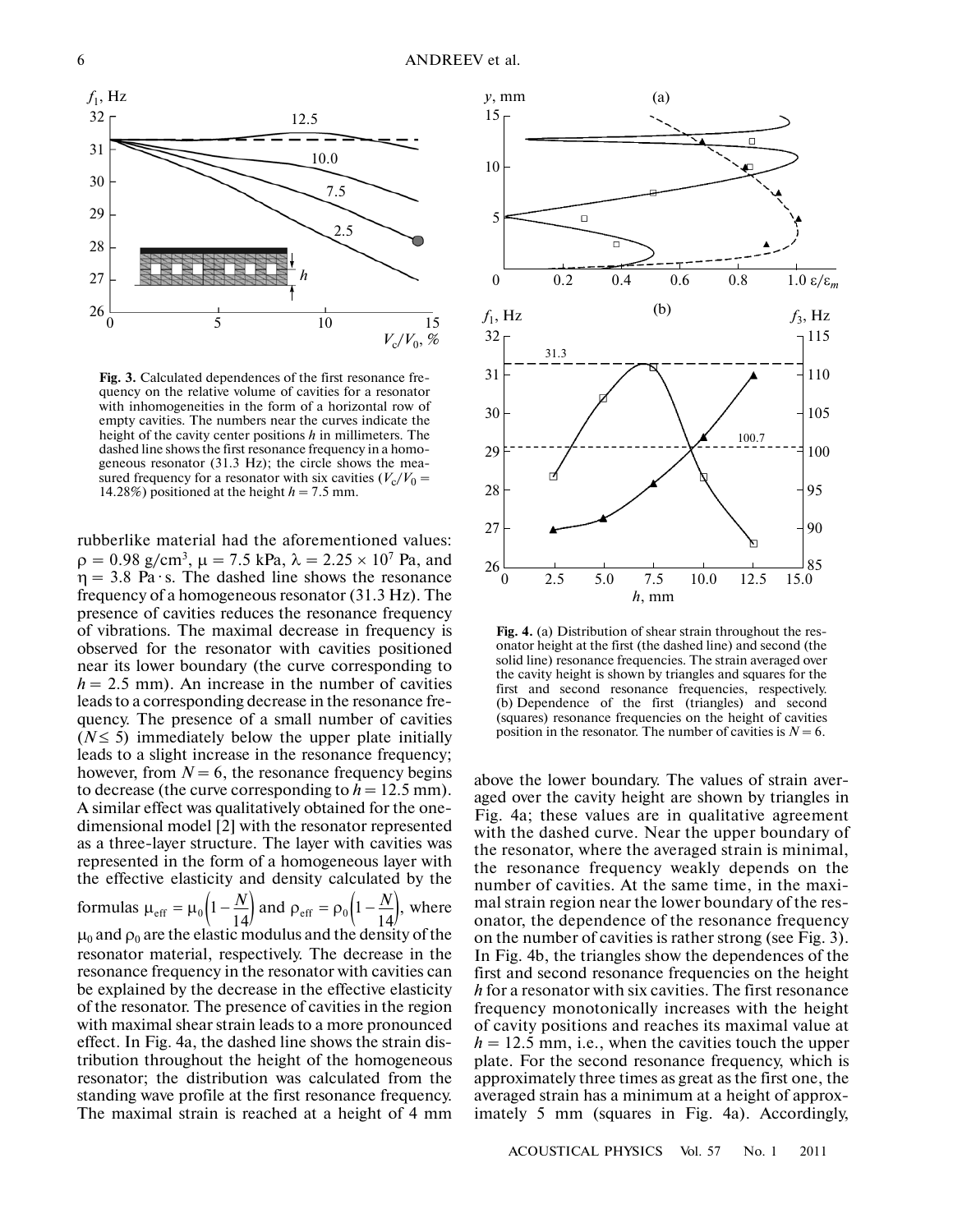the dependence of the second resonance frequency on the height exhibits a different behavior (squares in Fig. 4b): the frequency increases, reaching its maxi mal value at  $h = 7.5$  mm, and then decreases and reaches its minimal value when the cavities are at a height of 12.5 mm corresponding to maximal averaged strain. Note that the maximal value of the second res onance frequency at  $h = 7.5$  mm is more than 10% greater than the frequency of the homogeneous reso nator (100.7 Hz), which is indicated by the dashed line in Fig. 4b.

The measurements were performed for a resonator with inhomogeneities in the form of a row of six through cavities positioned at a height of 7.54 mm above the lower plate. The cavities had square cross sections and were constructed by placing steel bars in a casting form for plastisol at the required height. The casting form was filled with liquid plastisol heated to 177°C. After polymerization and cooling of plastisol to room temperature, the bars were removed. The resulting through cavities had identical square cross sections 5 mm on a side. The first resonance frequency (28.2 Hz) is shown by the circle in Fig. 3. It coincides with the frequency calculated for the inhomogeneity of this type and size to a high accuracy.

## MEASUREMENTS IN A RESONATOR WITH AN IRREGULAR SHAPE

The finite-element method allows us to calculate the resonance curves for a resonator with an irregular shape. As an example, we used a resonator shaped as a parallelepiped with an approximately conical pit on one of its faces. Such shape defects may arise in the course of fabrication of an elastic resonator. The heated liquid polymer is poured in the casting form of necessary configuration; there, it polymerizes and becomes elastic. In the course of polymerization and cooling in the casting form with an open upper bound ary, internal stresses arise in the polymer. These stresses lead to inhomogeneous shrinkage and to the appearance of a pit of an approximately conical shape with maximal depth at the center. The volume of the pit makes up 7–10% of the liquid polymer volume ini tially poured into the casting form.

The measurements were performed with a resona tor in the form of a plastisol parallelepiped with the dimensions  $36 \times 40 \times 40$  mm; the resonator was loaded with a plate with mass  $M = 11$  g. One of the faces, with dimensions of  $40 \times 40$  mm, had a pit of an irregular shape with a maximal depth of 4 mm near the face center. For measuring the profile of the pit, its surface was covered with thin aluminum foil, which was con nected to one of the wires of a tester operating in the resistance measurement mode. The other wire of the tester was connected to a reference metal cone mounted on a micrometric feed. The contact between the cone and the foil was detected by the sound signal of the tester, after which depth measurement was per-

formed. The cone moved along the pit at a varying step of 0.1–0.5 mm, depending on the degree of inhomo geneity of the profile. The diameter of the cone at the point of contact with the foils was 1 mm, which pro vided fair accuracy of profile measurement. The pro file was measured in three cross sections at distances of 10, 20, and 30 mm from the edge. The dots in Fig. 5a show the results of measuring the profile of the pit in one of its cross sections. In numerical simulation, the resonator was divided into 1800 equilateral triangular prisms with a side of 4 mm. On one of the faces with dimensions of  $40 \times 40$  mm, we outlined a region in the form of a rectangular parallelepiped with dimensions of  $4 \times 32 \times 32$  mm, which contained 128 finite elements. All the elements of this region were assumed to have zero shear modulus and zero density. The pit pro file used in the calculations is shown by a solid line in Fig. 5a. The volume of the pit used in the calculations (7.1%) was approximately the same as that of the actual pit.

In Fig. 5b, dots of different kinds show the mea sured resonance curves corresponding to different ori entations of the face with the pit with respect to the direction of vibrations. The position of the face with the pit in the measurement of the corresponding reso nance curve is indicated at the right of Fig. 5b. The arrows show the direction of vibrations. Curve *1* with the minimal resonance frequency (8.1 Hz) was obtained for the case of the pit position on the lateral face oriented perpendicularly to the vibration direc tion. The maximal value of the resonance frequency (10.3 Hz) was obtained when the face with the pit occupied the upper position (curve *4*). Curves *2* and *3* were measured with the pit on the bottom face and with the pit on the lateral face that was parallel to the vibration direction, respectively. From resonance curve *3*, we determined the values of the shear modu lus (5 kPa) and shear viscosity coefficient (3 Pa $\cdot$ s) of the polymer. This was made with allowance for the fact that the resonance frequency only slightly depends on the resonator width. The aforementioned values of the shear modulus and the shear viscosity coefficient were used in calculating the resonance curves by the finite element method (the solid lines in Fig. 5b). The small discrepancy between the measured and calculated curves can be explained by the inexact geometry of the model pit. To achieve better agreement, it is necessary to use a grid with finer elements, which requires much more computer time. It should be noted that the actual pit is asymmetric and, therefore, the measured values of the resonance frequency are somewhat different even for identical orientations of the face with the pit with respect to the vibration direction. For example, if we rotate the resonator with the pit on the upper face (position *4*) about the vertical axis, the resonance fre quency will vary within 5%.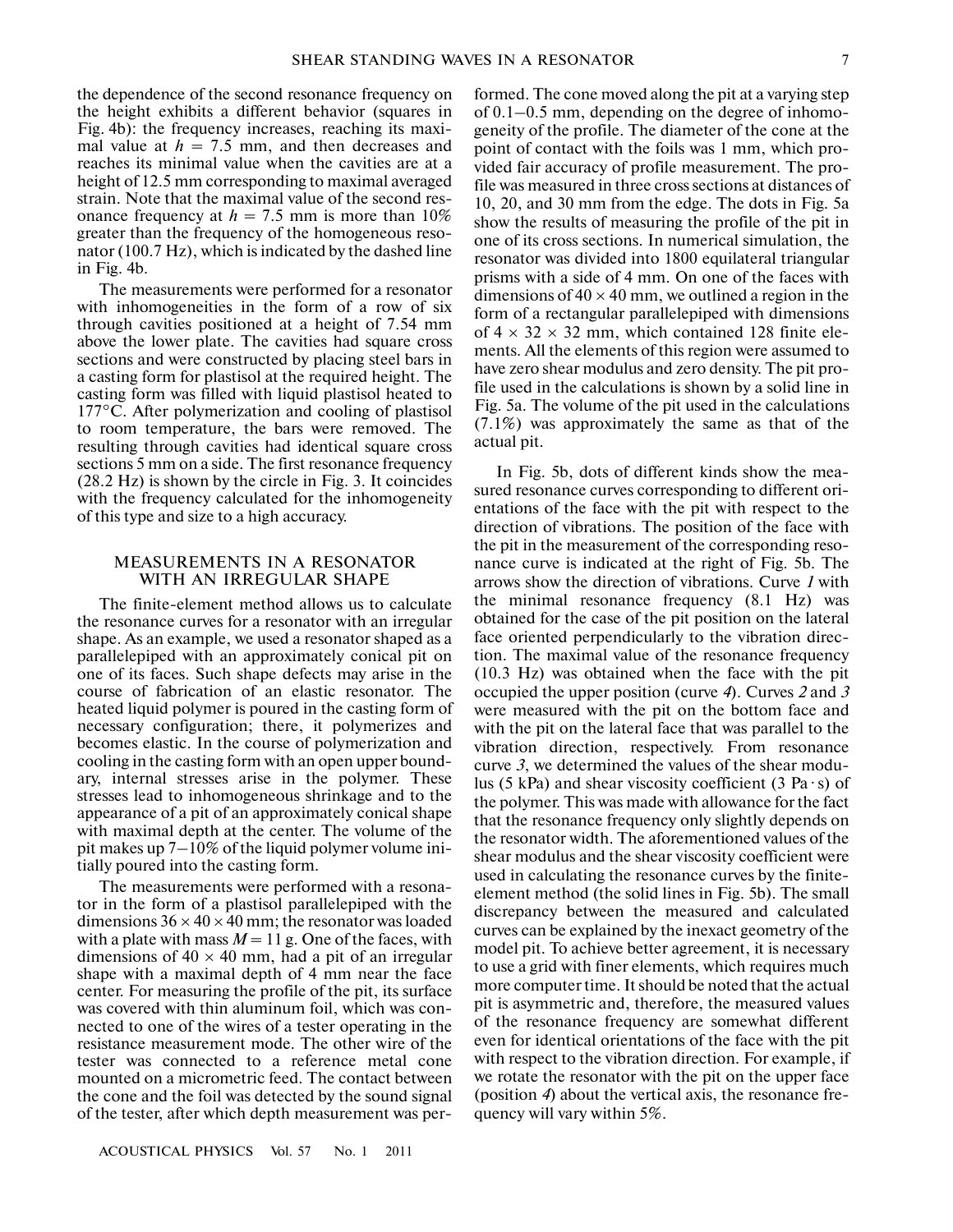

**Fig. 5.** (a) Profile of the pit in one of the cross sections. The dots represent the measured values, and the line shows the model representation. (b) Resonance curves obtained for a resonator in the form of a rectangular parallelepiped with a pit on one of its faces. The numbers near the curves correspond to different orientations of the face with the pit indicated by a grey color with respect to the vibration direction indicated by arrows. The results of calculations are shown by solid lines, and the experimental data by dots. The numbers near the ribs indicate their lengths in millimeters.

#### **CONCLUSIONS**

In our previous paper [1], we showed that, from the measurements of the resonance curves of a resonator made from rubberlike polymer, we can derive reliable information on the values of the shear modulus and the shear viscosity coefficient of the polymer in the low-frequency range. This, in its turn, allows us to determine the relaxation time spectrum and to con struct an adequate rheological model of the polymer, which is important for determining its internal struc ture. In [2], this approach was applied to resonators with layered structures. However, the results obtained for them were based on the one-dimensional model with the resonator thickness being much smaller than the transverse resonator size. In measurements, we always deal with finite-size resonators; hence, it is necessary to determine the limits of applicability of the one-dimensional model. In the present paper, we showed that, if the thickness of a homogeneous reso nator is four or more times smaller than its length, its resonance frequency varies within no more that 4%, which can be considered as the limit of applicability of

the one-dimensional model. We note that the mea surements described in [1] were performed with a res onator the thickness of which was five times smaller than its length; therefore, the results of calculations in terms of the one-dimensional model were in good agreement with experimental data.

Calculations for standing waves in a finite-size res onator were performed using the finite-element method modified for the case of incompressible media. The modification consisted in lifting the limi tation concerning the volume conservation for an individual finite element under deformation. Instead, we required that the volume be conserved for a group of finite elements. This allowed us to avoid the volu metric locking. The computational algorithm was tested by the agreement between the results obtained from FEM calculations, the analytic results for a reso nator in the form of a layer, and the experimental data. The FEM allows calculating the resonance character istics of resonators with arbitrary shapes and with inhomogeneities of the shear modulus.